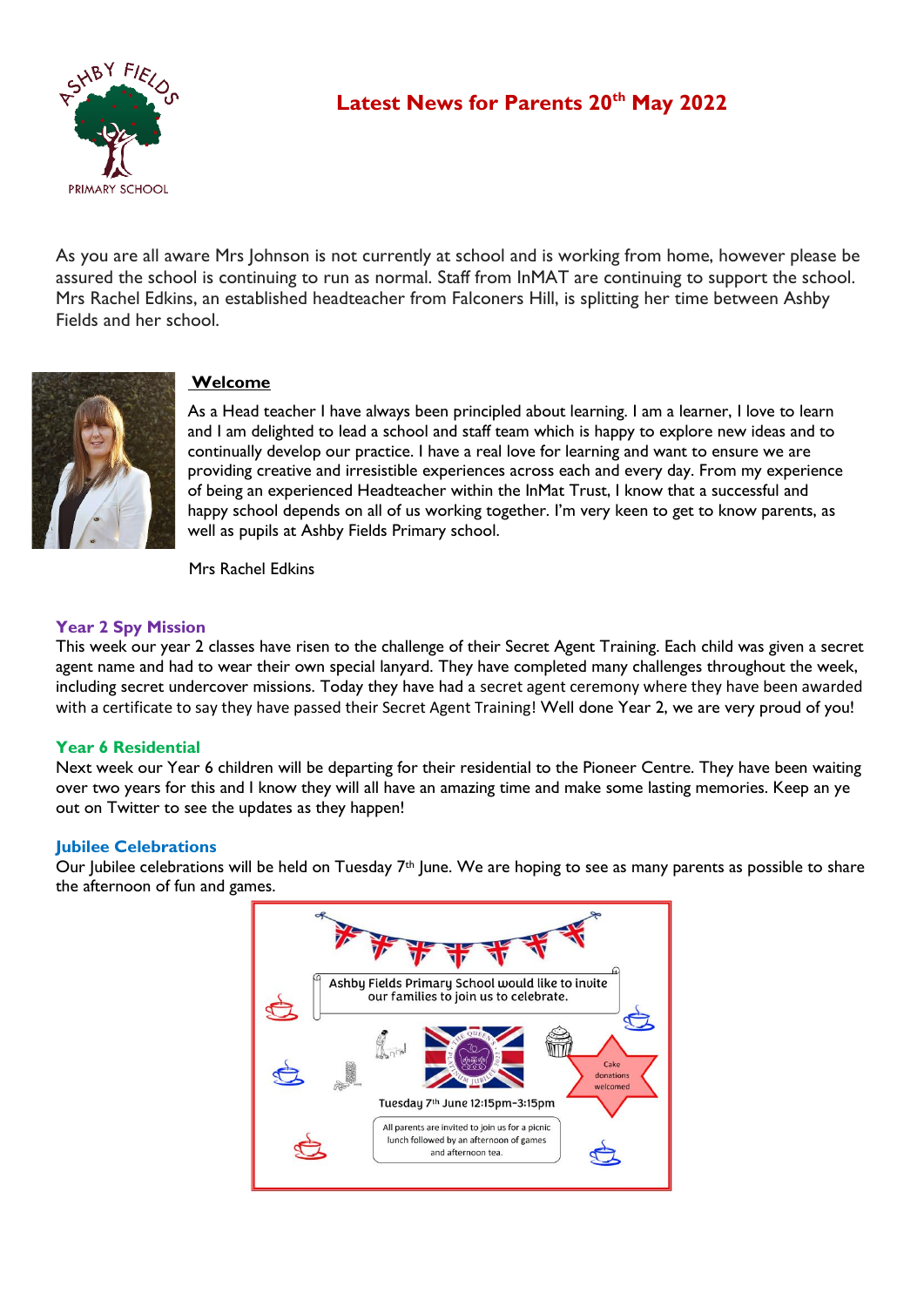#### **Sun Safety**

With the warmer weather on the way, we would like to politely remind you to ensure your child has a water bottle, sun hat and sun cream daily. We recommend the 'once a day' sun cream where possible as the children need to reapply their own cream should they need more during the day.



### **Orchards**

Please remember to submit your Orchards booking forms for Term 6 as soon as possible. Thank you to those who have already done so.

The last day of term is Thursday  $21st$  July and Orchards will be closing at 4:30pm on that day. All Orchards enquiries to [orchards@AFPS.inmat.org.uk](mailto:orchards@AFPS.inmat.org.uk)

#### **Sports Day**

This year our sports day will be held on Friday  $8<sup>th</sup>$  July 2022. More details will follow closer to the time, but parents will be able to join their children to watch them take-part in all of the events.

#### **Request for old shirts for art aprons**

If you have any old, unwanted, adult sized shirts we could use as art aprons, please send them into school either with your child or to the school office.

#### **Book Swap Boxes**

Please remember we have book swap boxes in every classroom. Children are invited to bring in any books they have read and no longer want to swap via their swap box.

#### **Awards**

Congratulations to our amazing children who have received an award this week. I am very proud of you.

| <b>Maths Award</b>   |              |                                                                                                  |  |  |
|----------------------|--------------|--------------------------------------------------------------------------------------------------|--|--|
| $16^{th}$ May 2022   |              |                                                                                                  |  |  |
| <b>Name of Child</b> | <b>Class</b> | Reason                                                                                           |  |  |
|                      | Riley        |                                                                                                  |  |  |
| Ohene Agyekum        | Kandinsky    | For working hard with halving in<br>maths and trying his best to do<br>it independently.         |  |  |
| Arabella Wade        | Klimt        | For showing resilience and not<br>giving up even when she finds<br>something difficult.          |  |  |
| <b>Erin Tubbritt</b> | Kahlo        | For showing an excellent and<br>hardworking attitude towards<br>our position and direction unit. |  |  |
|                      | Van Gogh     |                                                                                                  |  |  |
| <b>Oscar Beswick</b> | Monet        | For practising the four<br>operations confidently and<br>enthusiastically.                       |  |  |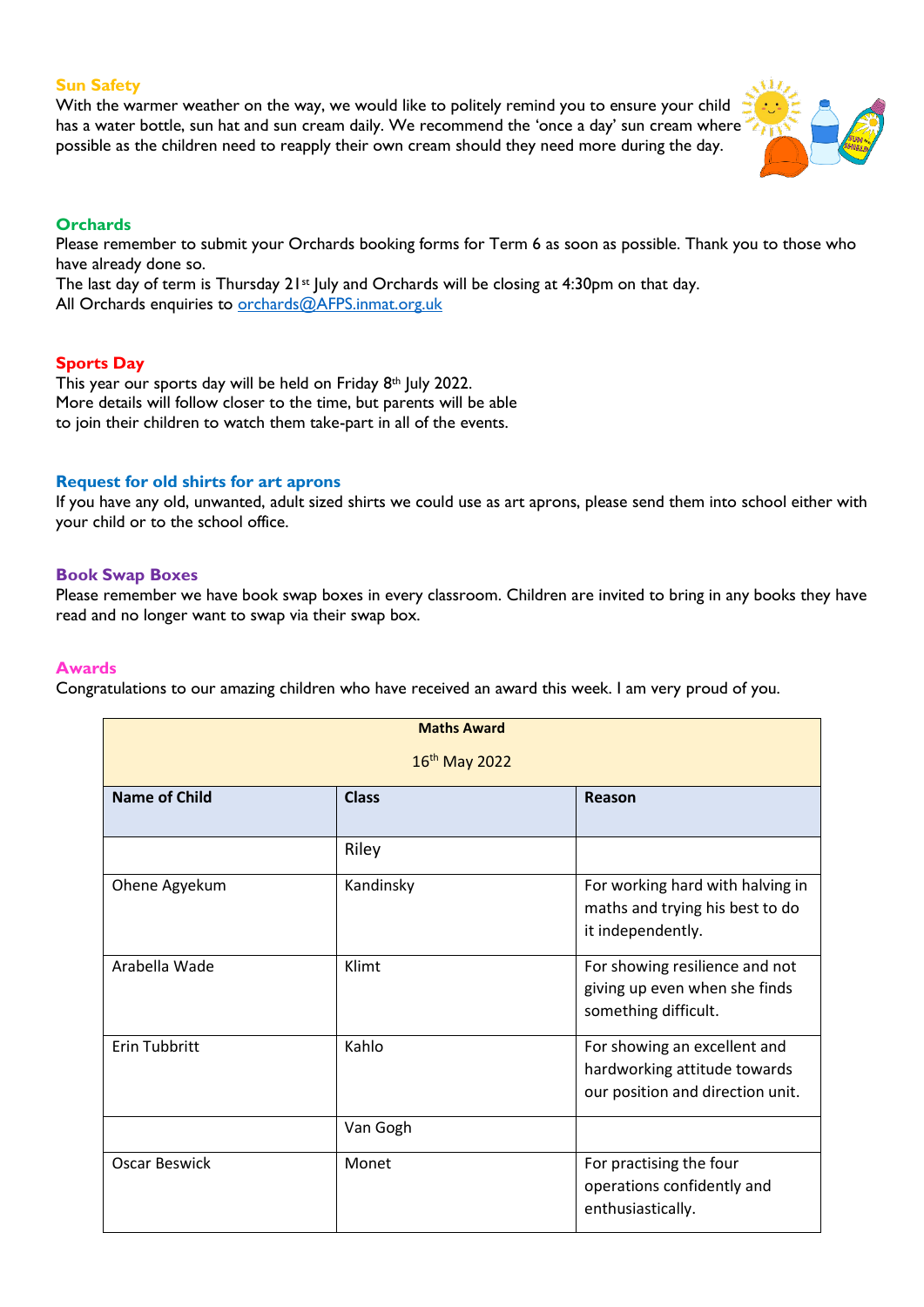| Kei Bullough      | Moore        | Kei has applied his times tables<br>knowledge effectively to help<br>him with fractions this week.                                                                             |
|-------------------|--------------|--------------------------------------------------------------------------------------------------------------------------------------------------------------------------------|
| Luca Cacciatori   | Michelangelo | For not only showing a good<br>understanding of fractions but<br>being able to support his peers<br>with their learning.                                                       |
| Victoria Neculai  | Dali         | Victoria has done really well this<br>week during maths, we have<br>been learning about time and<br>she has worked so hard to<br>correct her brilliant mistakes,<br>well done! |
| Mia Mourton       | Miro         | For the excellent progress she<br>has made understanding time.                                                                                                                 |
| Sophie N          | Wisdom       | Great work in maths this week<br>multiplying and dividing<br>decimals by 10, 100 and 1000,<br>well done!                                                                       |
| Dragos Ababii     | Hockney      | For a fantastic attitude and<br>effort in our decimal lessons.<br>Well done!                                                                                                   |
| <b>Tyler Gray</b> | Banksy       | For demonstrating an excellent<br>understanding of algebra this<br>week!                                                                                                       |
| Kai-Reece Cole    | Swoon        | For perseverance and positive<br>attitude towards a new unit on<br>algebra.                                                                                                    |

|                | <b>Best Effort Award</b><br>16 <sup>th</sup> May 2022 |                                                                                                            |
|----------------|-------------------------------------------------------|------------------------------------------------------------------------------------------------------------|
| Name of Child  | <b>Class</b>                                          | Reason                                                                                                     |
|                | Riley                                                 |                                                                                                            |
| Alyssa Walvin  | Kandinsky                                             | For a super effort to finish all of<br>her independent rainbow<br>challenges.                              |
| Dominik Jones  | Klimt                                                 | He is consistently focused and<br>always demonstrates an<br>enthusiastic attitude towards his<br>learning. |
| Paislie Archer | Kahlo                                                 | For being a kind and caring<br>friend towards her peers in<br>Kahlo class.                                 |
|                | Van Gogh                                              |                                                                                                            |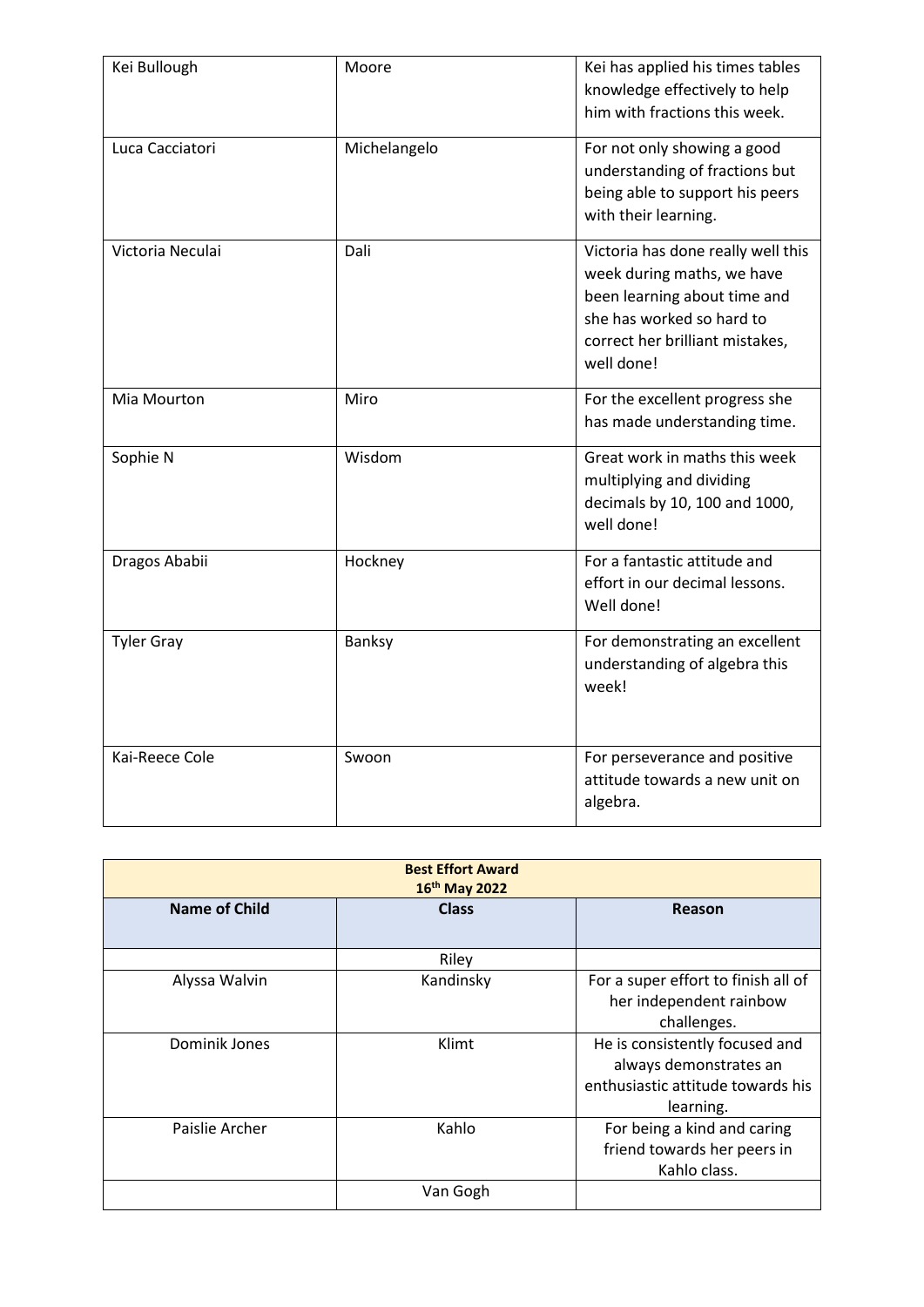| All Of Monet Class!  | Monet                      | For being super starts                                    |
|----------------------|----------------------------|-----------------------------------------------------------|
|                      |                            | completing their special agent                            |
|                      |                            | training this week.                                       |
| Oliver Waker         | Moore                      | Oliver shows a great example in                           |
|                      |                            | following class rules, is a                               |
|                      |                            | fantastic friend and helpful to                           |
|                      |                            | everyone.                                                 |
| Keeley Wheelwright   | Michelangelo               | For giving lots of confident                              |
|                      |                            | answers and responses in class                            |
|                      |                            | discussions this week.                                    |
| Sienna H             | Dali                       | For persisting this week in                               |
|                      |                            | everything that she has done,                             |
|                      |                            | she has been working so hard in                           |
|                      |                            | all lessons and I am very                                 |
|                      |                            | impressed. Keep it up!                                    |
| Nikola Golonka       | Miro                       | For her creative embroidery                               |
|                      |                            | skills in DT this week.                                   |
| David Radu           | Wisdom                     | Fantastic work in all lessons this                        |
|                      |                            | week, it's great to see your                              |
|                      |                            | focus and determination each                              |
|                      |                            | day.                                                      |
| Charlie Farenden     | Hockney                    | For always been enthusiastic                              |
|                      |                            | and offering thoughtful ideas in                          |
|                      |                            | both PSHE and RE discussions.                             |
| <b>Ffion Jenkins</b> | Banksy                     | For putting an incredible effort                          |
|                      |                            | into her story writing this week,                         |
|                      |                            | trying really hard to include the                         |
|                      |                            | key features of narrative!                                |
| Alex Ivascu          | Swoon                      | For a huge improvement in                                 |
|                      |                            |                                                           |
|                      |                            | presentation and handwriting                              |
|                      | <b>Writing of the Week</b> |                                                           |
|                      |                            |                                                           |
| <b>Name of Child</b> | <b>Class</b>               | <b>Reason</b>                                             |
|                      | Riley                      |                                                           |
| Victoria Keenan      | Kandinsky                  | For fabulous ideas when writing                           |
|                      |                            | this week.                                                |
| Mia M                | Klimt                      | For writing some fantastic                                |
|                      |                            | sentences which use a range of                            |
|                      |                            | adjectives and simile.                                    |
| Nimrat Mankoo        | Kahlo                      | For creating some wonderful                               |
|                      |                            | similes and adjectives in her                             |
|                      |                            | writing.                                                  |
|                      | Van Gogh                   |                                                           |
|                      | Monet                      |                                                           |
| Sam Darby            |                            | For writing some great sentences<br>about seed dispersal. |
| Ethan Lennox         | Moore                      | For writing some wonderful                                |
|                      |                            | examples of simile, repetition                            |
|                      |                            | and alliteration in his                                   |
|                      |                            | independent story based on the                            |
|                      |                            | Real Story of the Three Little Pigs.                      |
| Faith W              | Michelangelo               | For an outstanding piece of                               |
|                      |                            | independent writing which was                             |
|                      |                            | well written, met all of the                              |
|                      |                            | success criteria and was very                             |